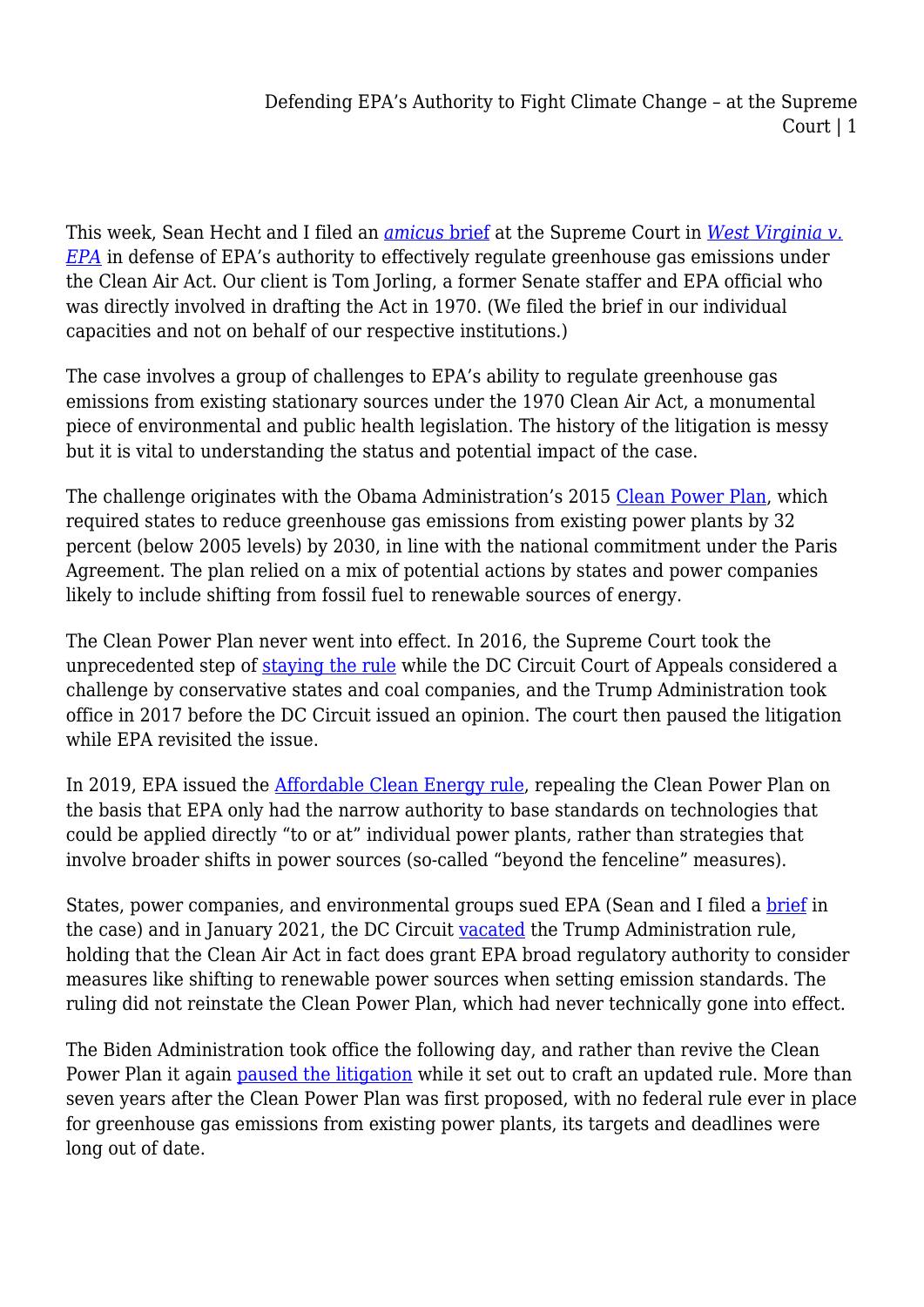Nonetheless, conservative states and coal companies filed a group of petitions asking the Supreme Court to overturn the DC Circuit's decision. The Supreme Court—in another unprecedented step—[agreed to hear the case](https://www.edf.org/sites/default/files/documents/2021.10.29%20Supreme%20Court%20Cert%20Order.pdf), despite there being no active rule to challenge or review. (As the environmental and trade group respondents stated in their [brief](https://www.supremecourt.gov/DocketPDF/20/20-1530/210543/20220118133930812_20-1530%20Brief%20for%20Respondents.pdf), "petitioners identify no redressable injury caused by the disposition below; recent events and ongoing changes in the industry have mooted the parties' dispute over the CPP Repeal; and any complaints about future EPA rulemakings are unripe.")

The case centers on whether [Section 111\(d\)](https://www.law.cornell.edu/uscode/text/42/7411) of the Clean Air Act, which covers greenhouse gas emissions from existing stationary sources, allows EPA to consider "beyond the fenceline" measures (as opposed to measures only applied "to or at" individual sources) when the agency sets emission standards for states to achieve. A [related question—](https://legal-planet.org/2022/01/13/todays-vaccine-cases-implications-for-climate-change-regulation/)which perhaps made the case appealing enough to some of the justices to merit taking what the respondents call an otherwise nonjusticiable case—is whether the provision authorizes EPA to issue rules with significant impacts under the Court's "major questions" doctrine.

As our brief details, the answer to both questions is plainly yes. Congress wrote the Clean Air Act to achieve an [incredibly ambitious but clearly stated goal—](https://www.law.cornell.edu/uscode/text/42/7401)promotion of public health and welfare through the protection of air quality—and it empowered EPA to achieve this goal by crafting and enforcing a set of emission reduction standards covering all major sources and types of air pollution. Section 111(d) is an integral component of this comprehensive scheme, and the requirements it places on EPA—to base standards on "adequately demonstrated" strategies and to account for cost, environmental, and energy considerations—ensure the agency sets achievable targets but do not limit the types of measures the agency may consider.

Moreover, as Mr. Jorling's experience and the Congressional record amply demonstrate, Congress was fully aware that this mandate might result significant economic and social impacts, and Congress was [fully aware](https://policyintegrity.org/files/publications/Bostock_and_the_End_of_the_Climate_Double_Standard.pdf) that climate change was an air pollution problem. Congress deliberately wrote the 1970 Act to enable significant, potentially industry-shifting regulation where necessary to protect public health and welfare.

And setting aside the merits of the "major questions" approach, it is clear that Congress granted EPA the authority to take significant actions when it directed the agency to protect public health and welfare, defined welfare to include [climate](https://www.law.cornell.edu/uscode/text/42/7602), and created a comprehensive scheme of air pollution control mechanisms to achieve the statutory goal.

The text of the statute and the contemporaneous words of those who wrote and enacted it all support the conclusion that Congress "[spoke clearly](https://www.supremecourt.gov/opinions/13pdf/12-1146_4g18.pdf)" (as the Court has indicated it